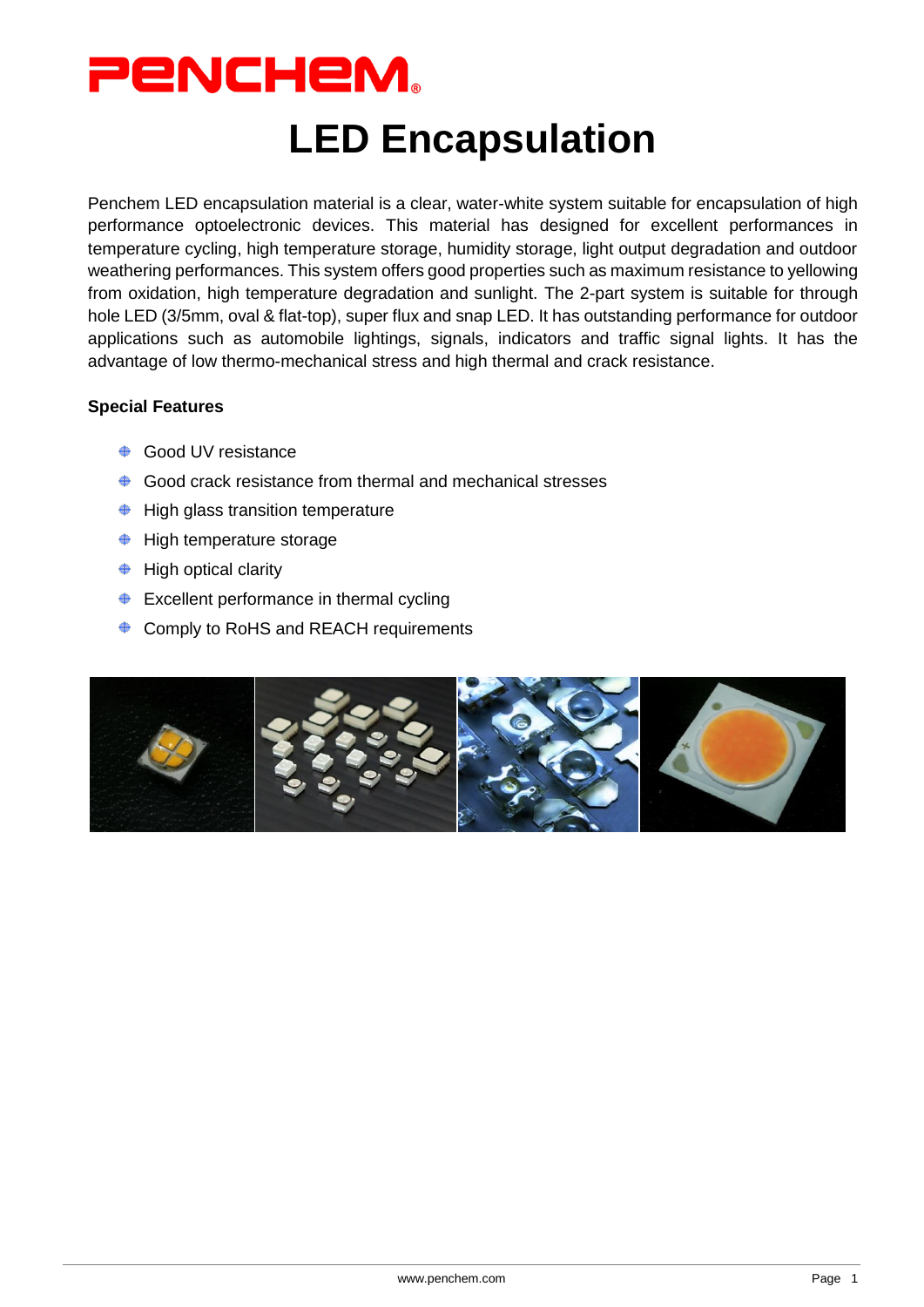

### **Epoxy for LED Lighting**

Penchem Epoxy LED material is a clear, water-white epoxy system suitable for encapsulation of high performance OP devices like indicator lamps. It is cured with anhydride hardeners. This material has designed for excellent performances in temperature cycling, high temperature storage, humidity storage, light output degradation and outdoor weathering performances. This system offers good properties such as maximum resistance to yellowing from oxidation, high temperature degradation and sunlight. Therefore, these make LEDSs has good crack resistance from thermo mechanical stresses and increase production efficiency.

## **Silicone for LED Lighting**

Penchem Silicone LED material is transparent that can be cured with silicone hydride crosslinker. Chemical structure of silicone consists of an inorganic silicon-oxygen backbone and hydro carbon group attached to the silicon atoms. Penchem silicone has excellent flexibility and a wide range of hardness.

Penchem silicone LED material has created to achieve minimal light output degradation and excellent resistance to outdoor weathering as well as low stress for excellent performances in temperature cycling. This material has advantage to cope with high temperature and humidity storage that is suitable for a variety of middle and high-power LED package types, including surface-mount, lens mold and chip on board architectures

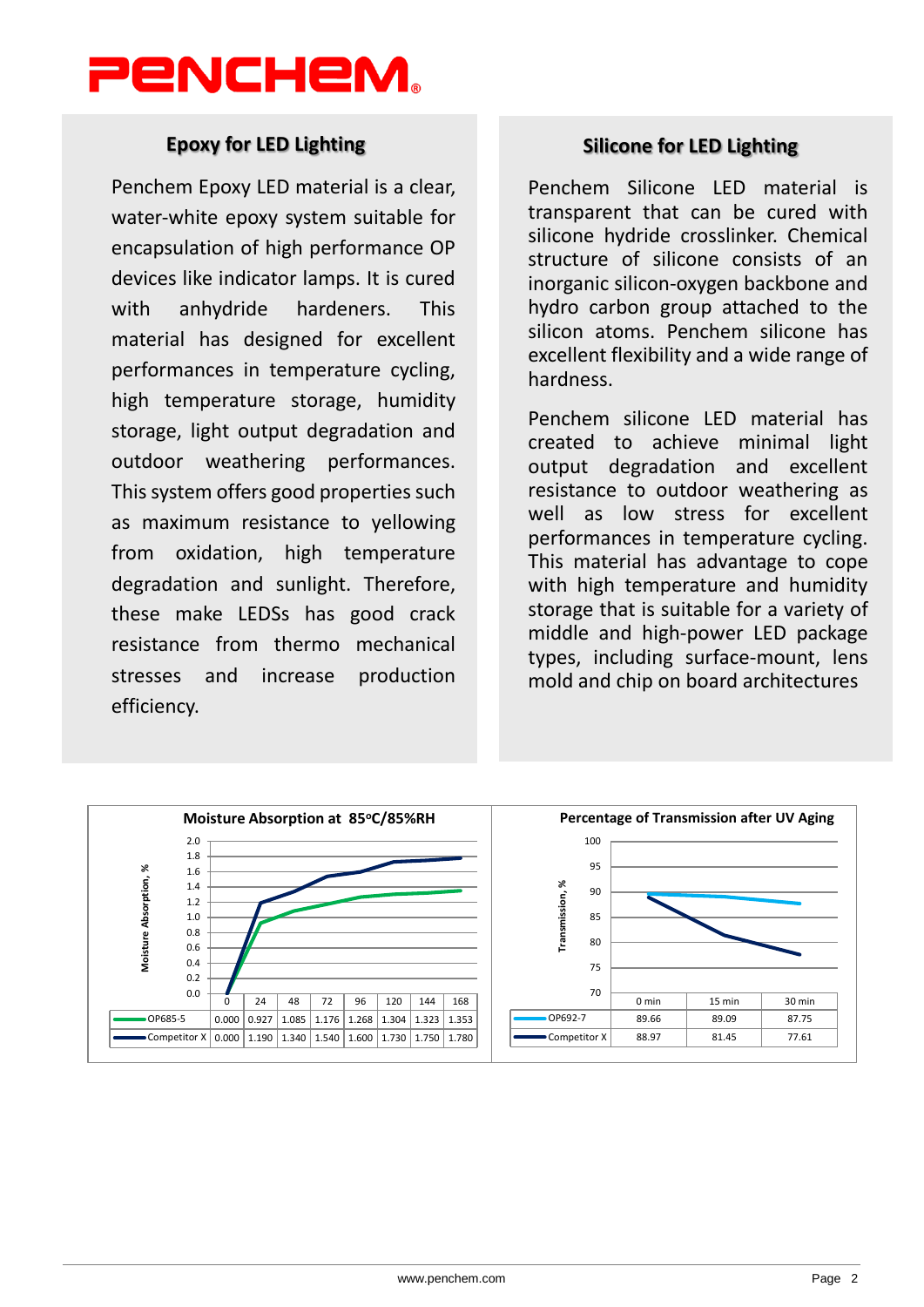# **PENCHEM.**

# **Product Selector Guide**

### **2 Part LED Encapsulation**

| <b>Parameter</b>                       | <b>Unit</b>              | <b>OP692-7</b>                                                         | <b>OP695-7</b>                                      | <b>OP685-5</b>                                                                                          | OP583-18                                                                | <b>PT1002</b>                                                                                        | <b>OP955-4</b>                                                   |
|----------------------------------------|--------------------------|------------------------------------------------------------------------|-----------------------------------------------------|---------------------------------------------------------------------------------------------------------|-------------------------------------------------------------------------|------------------------------------------------------------------------------------------------------|------------------------------------------------------------------|
| <b>Special Features</b>                |                          | Good UV<br>resistanc<br>e in 3 and<br>5 <sub>mm</sub><br>lamps         | Snapled,<br>Superflux,<br>Piranha                   | High power<br>PLCC up<br>to More<br>than<br>30mAm<br>max.,<br>3mm&5m<br>m LED<br>Lamps &<br><b>PLCC</b> | IR emitter<br>and<br>Receiver<br>casted<br>Lead-frame                   | <b>LED</b><br>camera<br>color<br>sensor<br>encapsulan<br>t with<br><b>PT405</b><br><b>Yellow Dye</b> | Low RI<br>silicone for<br>high power<br>flat LED,<br><b>PLCC</b> |
| <b>Curing Profile</b>                  | ÷,                       | Pre-cure:<br>$120^{\circ}$ C/2hr<br>Post-cure:<br>$150^{\circ}$ C/2hrs | Pre-cure:<br>120°C/2hrs<br>Post-cure:<br>150°C/2hrs | Pre-cure:<br>120°C/2hrs<br>Post-cure:<br>150°C/2hrs                                                     | Pre-cure:<br>$120^{\circ}$ C/2hrs<br>Post-cure:<br>$150^{\circ}$ C/2hrs | Pre-cure:<br>135°C/2hrs<br>Post-cure:<br>150°C/8hrs                                                  | $160^{\circ}$ C/2hrs                                             |
| Chemical Type                          | $\Box$                   | Epoxy                                                                  | Epoxy                                               | Epoxy                                                                                                   | Epoxy                                                                   | Epoxy                                                                                                | Silicone                                                         |
| Color & Appearance                     | $\overline{\phantom{a}}$ | Blue &<br>Transparent                                                  | Blue &<br>Transparent                               | Blue &<br>Transparent                                                                                   | Blue &<br>Transparent                                                   | Blue &<br>Transparent                                                                                | Colorless<br>Transparent                                         |
| <b>Shelf Life</b>                      | Mont<br>h                | 12                                                                     | 12                                                  | 12                                                                                                      | 12                                                                      | 12                                                                                                   | 12                                                               |
| Pot life                               | hr                       | 3                                                                      | $\overline{2}$                                      | $\overline{2}$                                                                                          | $\overline{2}$                                                          | 8                                                                                                    | 24                                                               |
| Viscosity                              | cP                       | 579                                                                    | 1260                                                | 1260                                                                                                    | 610                                                                     | 360-815                                                                                              | 3000                                                             |
| Specific Gravity                       | $\overline{\phantom{a}}$ | Part A:<br>1.17<br>Part B:<br>1.15                                     | Part A:<br>1.10<br>Part B:<br>1.20                  | Part A:<br>1.10<br>Part B:<br>1.20                                                                      | Part A: 1.1<br>Part B:1.2                                               | Part A:<br>1.18<br>Part B:<br>1.21                                                                   | Part A:<br>1.032<br>Part B:<br>0.985                             |
| Mix Ratio                              |                          |                                                                        |                                                     |                                                                                                         | 1:1                                                                     | 1.2:1                                                                                                | 10:1                                                             |
| Hardness                               | Shore<br>D               | 85                                                                     | 87                                                  | 87                                                                                                      | 80                                                                      | 88                                                                                                   | A59                                                              |
| Refractive Index                       | ÷.                       | 1.49                                                                   | 1.49                                                | 1.49                                                                                                    | 1.517                                                                   | 1.518                                                                                                | 1.41                                                             |
| Percent of<br>Transmission             | $\frac{0}{0}$            | 90                                                                     | 90                                                  | 90                                                                                                      | >90                                                                     | >90                                                                                                  | $>95$                                                            |
| CTE <sub>1</sub>                       | ppm/<br>$\mathbf K$      | 75                                                                     | 55                                                  | 71                                                                                                      | 42                                                                      | 90                                                                                                   |                                                                  |
| CTE <sub>2</sub>                       | ppm/<br>$\mathbf K$      | 149                                                                    | 180                                                 | 182                                                                                                     | 196                                                                     | 240                                                                                                  | 293                                                              |
| <b>Glass Transition</b><br>Temperature | $\circ$ C                | 168                                                                    | 142                                                 | 154                                                                                                     | 110                                                                     | 130                                                                                                  | $-101$                                                           |

*OP685-5 achieved superior moisture resistance in MSL 1 @ 85°C/85%RH*

*OP692-7 achieved lower UV degradation after UV aging*